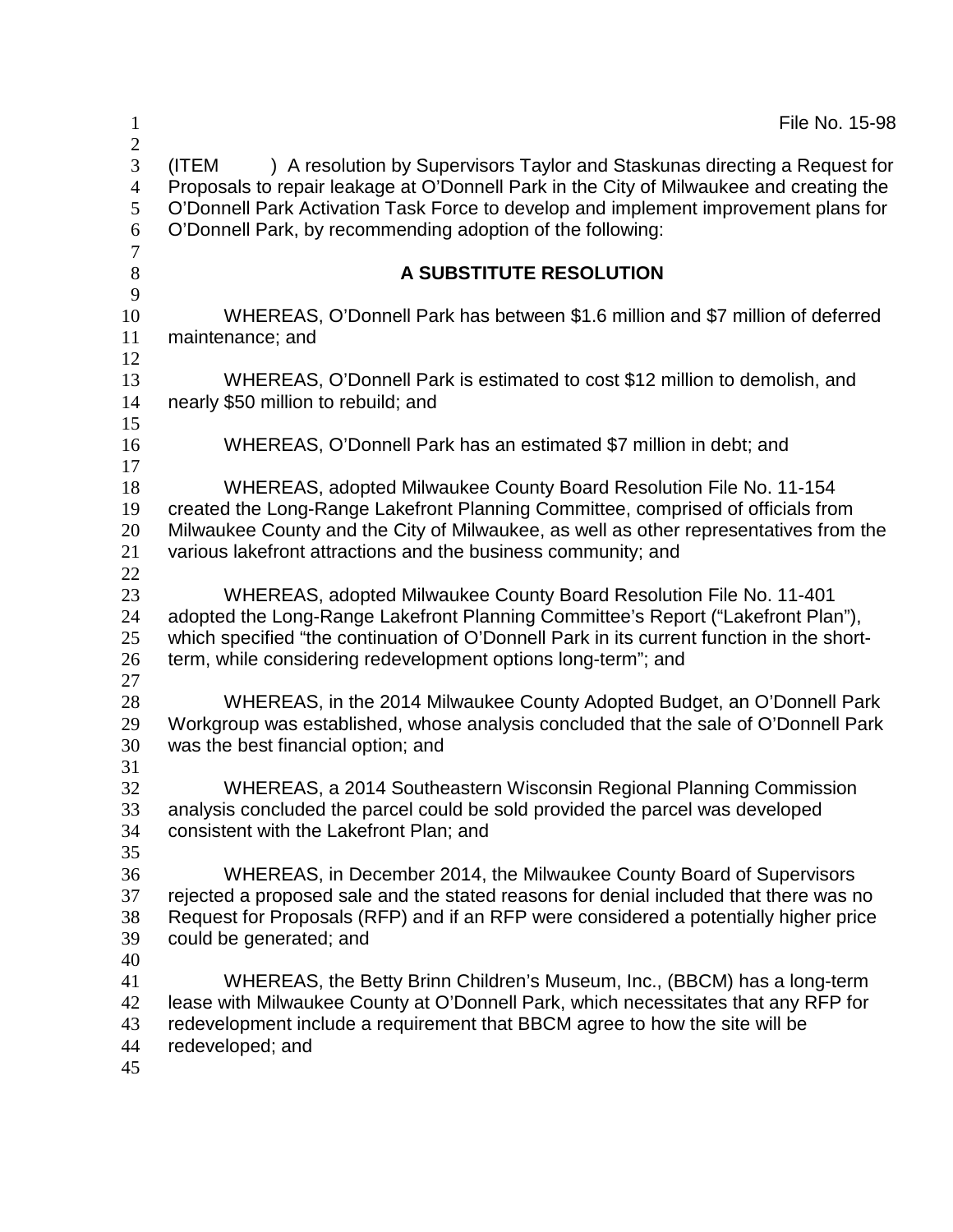WHEREAS, Milwaukee County Board Resolution File No. 83-803 adopted a Procedure for Disposing of Excess Properties which requires that land designated as parks be first declared excess prior to solicitation of offers; and WHEREAS, Section 32.97, Milwaukee County Code of General Ordinances, allows the Department of Administration (now known as the Department of Administrative Services) to issue an RFP if real estate is declared surplus; and WHEREAS, if a successful RFP is not selected, Milwaukee County could remove the designation as excess and surplus; and WHEREAS, to ensure that O'Donnell Park continues to thrive going forward, Milwaukee County must attract outside resources to invest in O'Donnell Park; now, therefore, BE IT RESOLVED, the Department of Administrative Services (DAS) – Procurement Division is authorized to issue a Request for Proposals (RFP) for the parking operations at O'Donnell Park and the contract awarded through the RFP shall follow established Milwaukee County contracting rules, including submittal to the Milwaukee County Board of Supervisors if required; and BE IT FURTHER RESOLVED, the O'Donnell Park parcel is hereby declared surplus and excess; and BE IT FURTHER RESOLVED, DAS - Economic Development Division (ED) is authorized to issue an RFP for the redevelopment of the entire O'Donnell Park Parcel; the RFP shall be for full redevelopment on the southern half of the parcel and for redevelopment on the northern half of the parcel that is consistent with the parks only provision of the existing City deed restriction; and the contract awarded through the RFP shall follow established Milwaukee County contracting rules, which for the sale of land includes submittal to the Milwaukee County Board of Supervisors; and BE IT FURTHER RESOLVED, the RFP should not just prioritize the sale of the land for the highest price offered, but rather should seek development proposals which will provide the greatest future benefit in jobs, tax base, image for the community, green space, and green design, as well as a fair price; and BE IT FURTHER RESOLVED, the RFP shall at minimum include the following requirements: (a) Disadvantaged Business Enterprise goals at 25% participation for hard construction costs (including Architectural and Engineering) and 17% participation for professional services costs (non-Architectural/Engineering). (b) Residential hiring goal for Milwaukee County residents of 30% of worker hours. (c) Apprenticeship/Job training goal of 12.5% of worker hours.